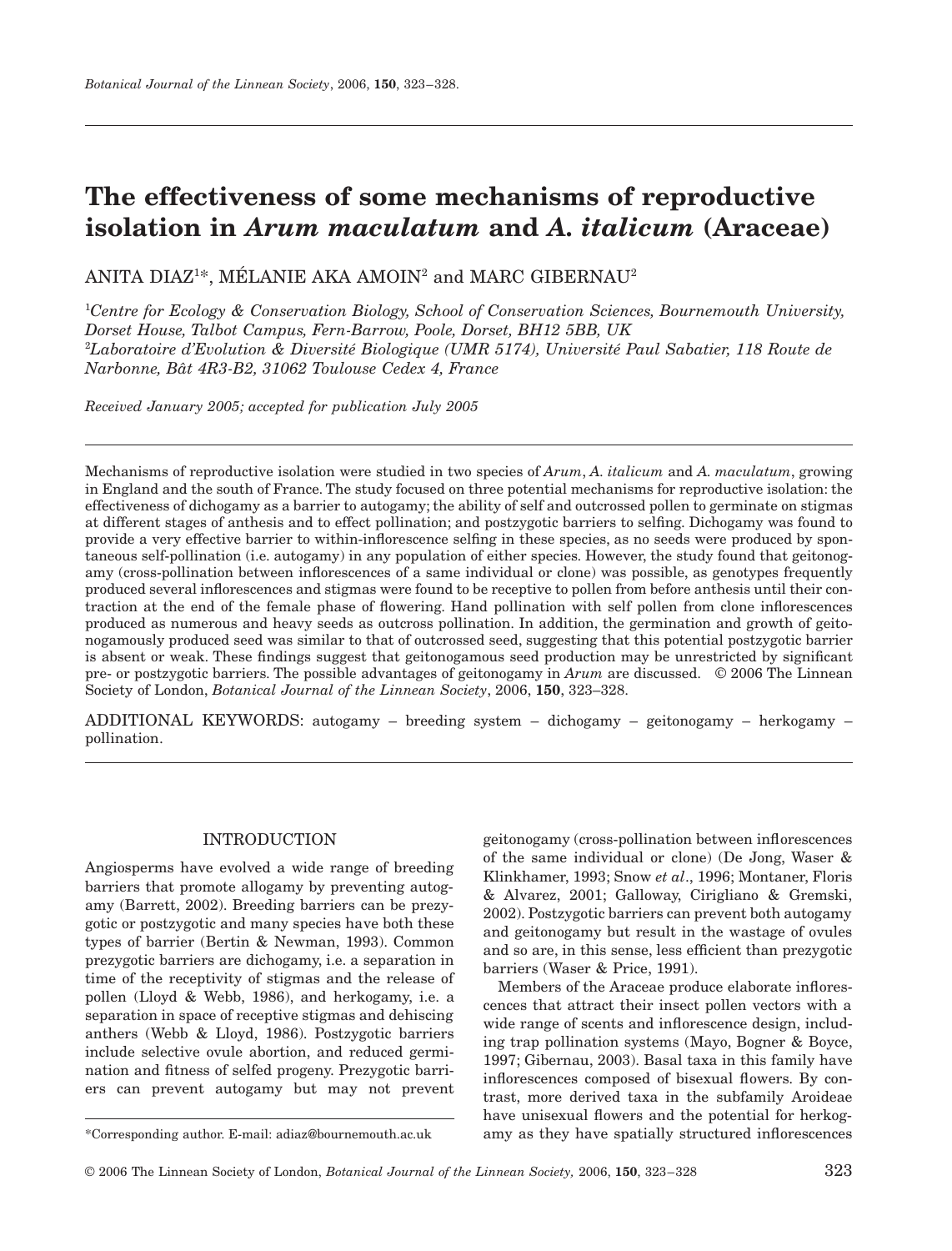in which female flowers are located at the base of the inflorescence and male flowers are situated somewhere above (Mayo *et al*., 1997; Gibernau, 2003). However, such an arrangement still risks autogamy by pollen shedding down onto the stigmas unless the inflorescence also exhibits dichogamy. In fact, many species of Araceae use dichogamy as a prezygotic barrier and all species appear to be protogynous (Mayo *et al*., 1997). There is also is a potential selective pressure for postzygotic barriers to prevent geitonogamous seed set as many species produce more than one inflorescence per genotype. The potential combination of prezygotic isolating mechanisms and other breeding barriers has not been investigated within the Araceae.

Most species of the genus *Arum* produce inflorescences that lure insect pollinators into open inflorescences during the female phase of flowering and then trap them for about 24 h until the male flowers open and release pollen (Prime, 1960; Lack & Diaz, 1991; Boyce, 1993; Albre, Quilichini & Gibernau, 2003; Gibernau, Macquart & Przetak, 2004). The inflorescences of all species exhibit herkogamy (Boyce, 1993) and many species also appear to exhibit dichogamy. A single genotype may, however, produce several inflorescences, and pollinators exiting one inflorescence are often captured by another, female-phase, inflorescence of the same genotype (A. Diaz, pers. observ.). In this paper we investigate whether this potential for geitonogamy is restricted by other breeding barriers by examining whether self pollen is as effective as outcrossed pollen at fertilizing ovules and producing seed in two species of *Arum*, *A. italicum* Miller. and *A. maculatum* L.

## MATERIAL AND METHODS

A comparison was made of the reproductive system of *A. italicum* ssp. *italicum* Miller, *A. italicum* ssp. *neglectum* F. Towns. and A. *maculatum* L. from several populations in England and southern France. Comparisons were made of: (i) the effectiveness of dichogamy as a barrier to autogamy, (ii) the ability of self and outcrossed pollen to germinate on stigmas at different stages of anthesis and to effect pollination, and (iii) the extent of postzygotic barriers to selfing.

Five populations of *Arum* were investigated, four in England and one in the south of France. The English samples were collected from one population of *A. italicum* ssp. *italicum* growing in a woodland in the village of Ridge, Dorset; one population of *A. italicum* ssp. *neglectum* growing in hedgerows near Langton Matravers, Dorset; and two populations of *A. maculatum,*; one growing in a wooded lane in Wareham, Dorset, and the other growing in a wood adjacent to the University of Exeter, Devon. The French samples were collected from a population of *Arum italicum*

ssp. *italicum* growing in a wood on the campus of the University Paul Sabatier of Toulouse (south-west France).

The effectiveness of dichogamy as a barrier to autogamy was investigated for each population by bagging 20 inflorescences to exclude pollinators. The inflorescences were bagged prior to anthesis and remained bagged until seed ripening or abortion occurred. The relative ability of self and outcrossed pollen to effect seed set was tested in each population by hand pollinating some plants with selfed and others with outcrossed pollen. Inflorescences were bagged prior to anthesis to exclude pollinations and bagged again immediately after hand pollinations were performed until seed ripening or abortion occurred. All hand pollinations were carried out using a small paintbrush and the females flowers were accessed by inserting the paintbrush through two small holes cut in the spathe chamber wall. The self-pollen was obtained from inflorescences that had flowered the day before on the same individual. These species of *Arum* exhibit clonal growth; each tuber usually produces only one inflorescence but tubers often divide, thus producing an individual consisting of a clumped colony of clones. Such clones are readily identifiable, particularly as they often grow discretely from other individuals. Only inflorescences that were clearly part of the same clone were used as pollen donors. The largest individual clump used had a diameter of approximately 1 m and thus all donor inflorescences were located less that 1 m from the recipient inflorescence. Ten inflorescences in each English population and 20 in the Toulouse population were hand pollinated with selfpollen. Outcrossed pollen was obtained from donor plants growing at least 10 m away from recipient plants. Ten inflorescences in each English population and 26 in the French were hand pollinated with outcrossed pollen. All the inflorescences were then labelled and left to set seed. Fruit and seed sets were calculated for all the inflorescences of the three treatments. The number of fruits and the number and weight of seeds produced by geitonogamy vs. cross-pollination were compared by two-sample *t*-tests using Systat 8.0 (1998) software.

To test the extent to which geitonogamy is limited by stigma receptivity, a comparison was made of the success of pollen germination on stigmas of varying ages. This was carried out during the spring of 2004 for each taxon in the three Dorset populations: *A. italicum* ssp. *italicum* (growing in Ridge), *A. italicum* ssp. *neglectum* (growing near Langton Matravers) and *A. maculatum* (growing in Wareham). All inflorescences used were bagged prior to anthesis and re-bagged immediately after treatment. Inflorescences were assigned to treatments at random. There were three self-pollen treatments: at anthesis (i.e. as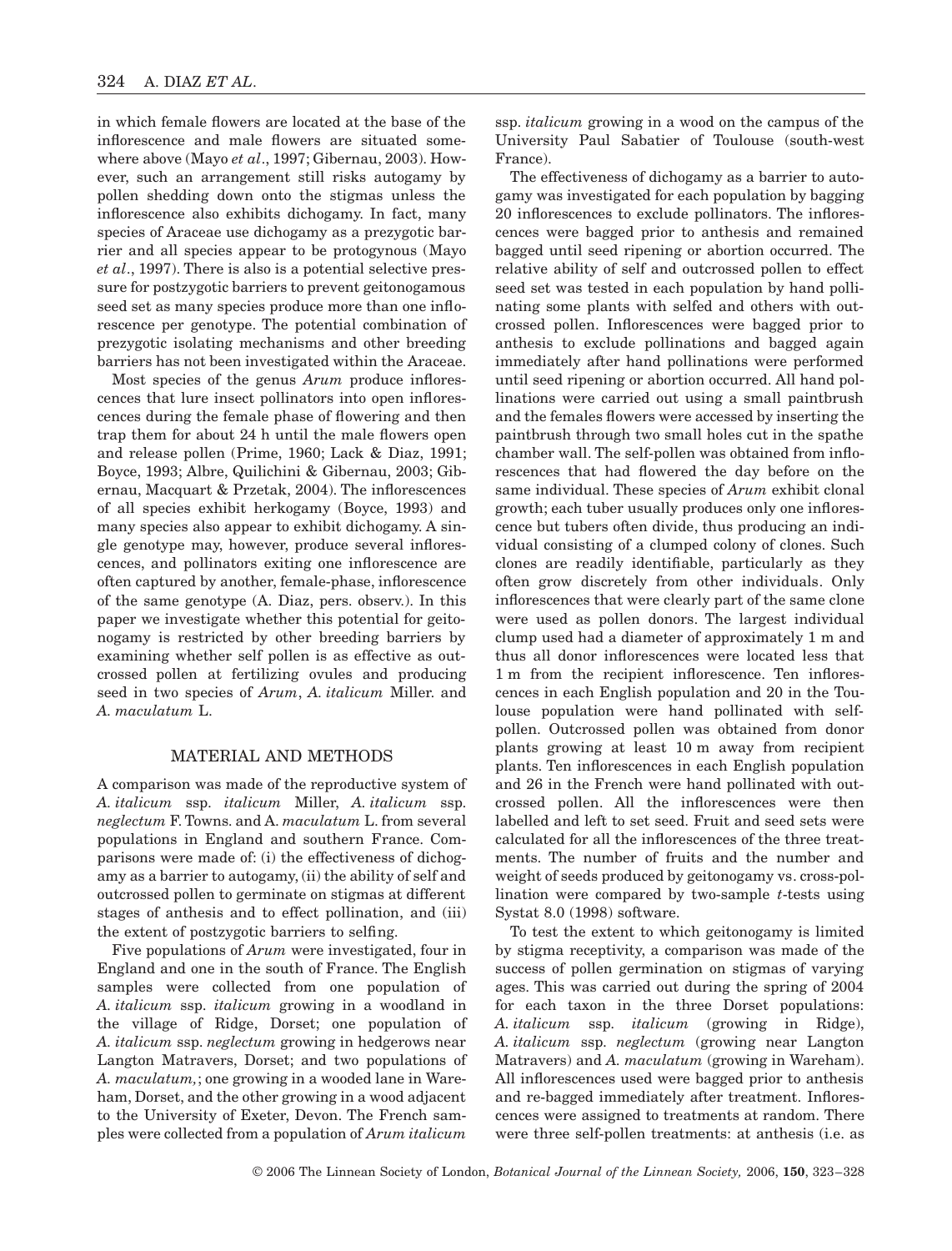the spathe unfurls), 12 h prior to anthesis and 12 h after anthesis (i.e. just prior to the usual time for the end of the female phase of flowering in these taxa). There were also three out-crossed pollen treatments, again at anthesis, 12 h prior to anthesis and 12 h after anthesis. The sample size for each of these six treatments was ten inflorescences per treatment. Inflorescences were assigned to treatments at random and pollen was applied to at least ten stigmas per inflorescence. Pollen was collected from bagged inflorescences and applied to recipient inflorescences using a small paintbrush as described above. Fresh pollen was applied to at least ten stigmas of each of ten bagged inflorescences. The pollination treatments were carried out over several days in a random order to avoid any bias across treatments caused by environmental conditions.

Any pollen germination and growth was stopped in each treatment 3 h after the application of pollen by excising the stigmas, fixing them using 30% glacial acetic acid for a few hours and then preserving them in 70% alcohol. Any stigmas not holding pollen were discarded and then the success of pollen germination was examined on a random ten stigmas per inflorescence. Pollen germination was recorded as simply presence/absence per stigma and results were then combined to produce a percentage frequency of germination per inflorescence. A Kruskall–Wallis test (Systat 8.0, 1998) was used to establish whether there were significant differences in the mean germination success per treatment.

Postzygotic barriers to seed germination and early growth were investigated using seed produced from the hand pollinations performed to test the relative ability of self and outcrossed pollen to effect seed set. Only the Dorset population of each taxon was used in this part of the investigation. Ten seeds were collected from each population, washed to remove the surrounding pulp and then sown into individual pots of local soil in September 2001. The pots were kept free of weeds and the percentage of seeds that had grown into seedlings was recorded in April 2004. This scoring was not carried out until this point to avoid under-recording of germination success caused by the seed taking up to 2 years to germinate under natural conditions and by the fact that the first year of growth is usually entirely below ground. The success of germination and establishment of selfed and outcrossed progeny was compared using a Mann–Whitney test (Systat 8.0, 1998).

#### **RESULTS**

All the 100 inflorescences tested for spontaneous selfpollination (i.e. autogamy) aborted with no seed production in all the taxa studied (Tables 1–3). This

**Table 1.** *Arum italicum* ssp. *italicum* (France): Infructescence set is the percentage of maturing infructescence from the initial inflorescences  $(N)$ . Given for mature infructescences is the mean number  $(\pm SD)$  of developed fruits (berries) and seeds per infructescence. No significant differences were found between inflorescences pollinated with selfed or outcrossed pollen

| Population<br>locality | Pollination<br>experiment | Ν  | Infructescence<br>set $(\% )$ | Fruits per<br>infructescence | Seeds per<br>infructescence |
|------------------------|---------------------------|----|-------------------------------|------------------------------|-----------------------------|
| Universit              | Autogamy                  | 20 |                               | No fruit                     | No seed                     |
| of Toulouse            | Geitonogamy               | 20 | 80                            | $32.5 \pm 20.2$              | $79.3 \pm 60.5$             |
|                        | Cross-pollination         | 26 | 85                            | $31.5 \pm 17.6$              | $65.8 \pm 45.5$             |

**Table 2.** *Arum italicum* (Dorset, UK): Infructescence set is the percentage of maturing infructescence from the initial inflorescences  $(N)$ . Given for mature infructescences is the mean number  $(\pm SD)$  of developed fruits (berries) and seeds per infructescence, and seed mean weight (mg). No significant differences were found between inflorescences pollinated with selfed or outcrossed pollen in either population studied

| Population<br>locality     | Pollination<br>experiment | $\boldsymbol{N}$ | Infructescence<br>set $(\%)$ | Fruits per<br>infructescence | Seeds per<br>infructescence | Mean weight<br>of seeds $(mg)$ |
|----------------------------|---------------------------|------------------|------------------------------|------------------------------|-----------------------------|--------------------------------|
| ssp. <i>italicum</i> Ridge | Autogamy                  | 20               | $\Omega$                     | No fruit                     | No seed                     | No seed                        |
|                            | Geitonogamy               | 10               | 100                          | $41.9 \pm 3.3$               | $99.6 \pm 18.9$             | $36 \pm 1.7$                   |
|                            | Cross-pollination         | 10               | 100                          | $41.4 \pm 5.8$               | $99 \pm 17.7$               | $35 \pm 1.8$                   |
| ssp. neglectum             | Autogamy                  | 20               | $\theta$                     | No fruit                     | No seed                     | No seed                        |
| Dancing Ledge              | Geitonogamy               | 10               | 100                          | $41.5 \pm 5.6$               | $101 \pm 17.4$              | $35 \pm 1.3$                   |
|                            | Cross-pollination         | 10               | 100                          | $41.6 \pm 5.2$               | $100.3 \pm 18.8$            | $37 \pm 2$                     |

© 2006 The Linnean Society of London, *Botanical Journal of the Linnean Society,* 2006, **150**, 323–328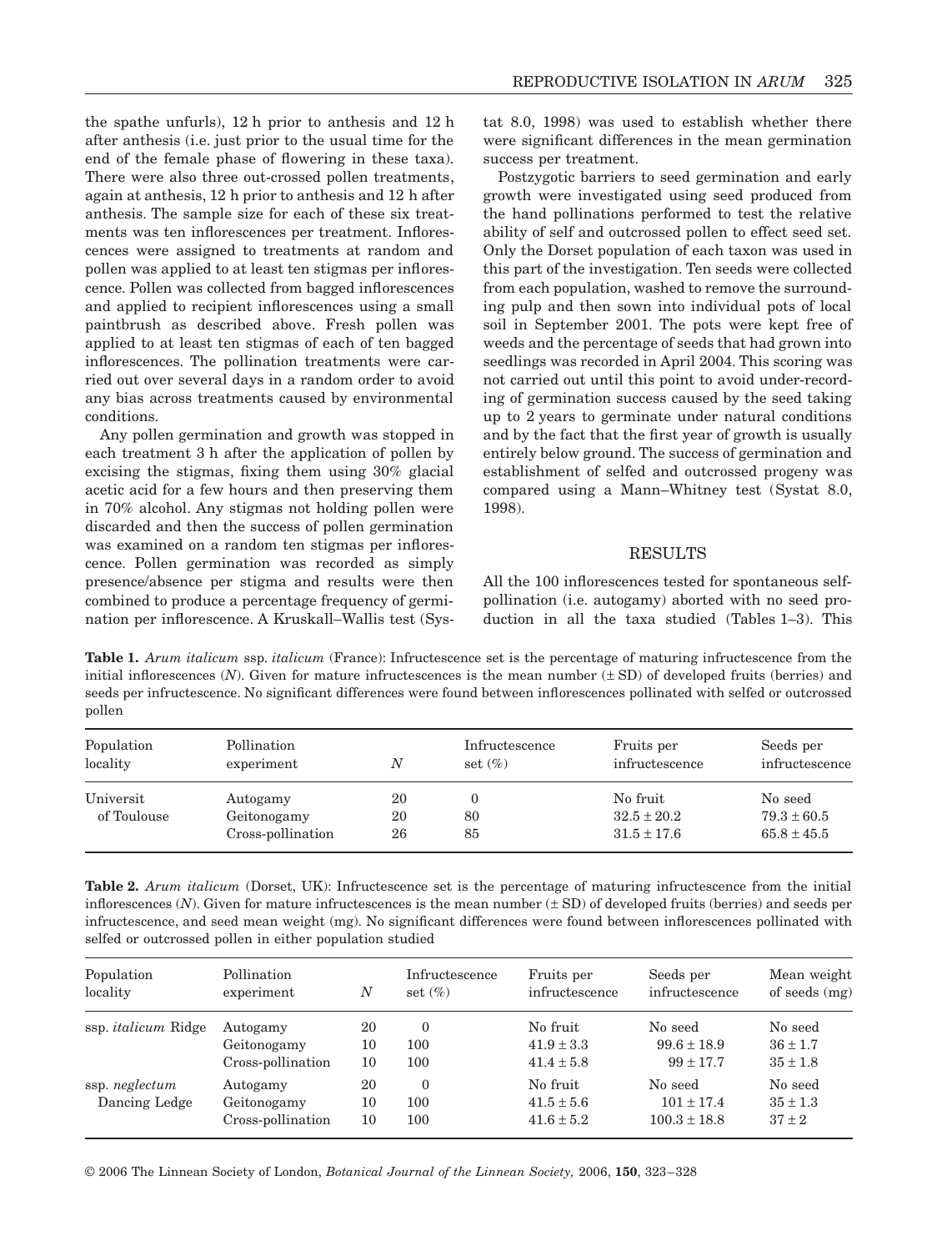| <b>Table 3.</b> Arum maculatum (UK): Infructescence set is the percentage of maturing infructescence from the initial inflores- |
|---------------------------------------------------------------------------------------------------------------------------------|
| cences (N). Given for mature infructescences is the mean number $(\pm SD)$ of developed fruits (berries) and seeds per          |
| infructescence, and seed mean weight (mg). No significant differences were found between inflorescences pollinated with         |
| selfed or outcrossed pollen in either population studied                                                                        |

| Population<br>locality | Pollination<br>experiment | $_{N}$ | Infructescence<br>set $(\% )$ | Fruits per<br>infructescence | Seeds per<br>infructescence | Mean weight<br>of seeds $(mg)$ |
|------------------------|---------------------------|--------|-------------------------------|------------------------------|-----------------------------|--------------------------------|
| Wareham,               | Autogamy                  | 20     | $\Omega$                      | No fruit                     | No seed                     | No seed                        |
| Dorset                 | Geitonogamy               | 10     | 100                           | $35.8 \pm 7.9$               | $83 \pm 39.8$               | $32 \pm 3.8$                   |
|                        | Cross-pollination         | 10     | 100                           | $36.8 \pm 7.8$               | $86 \pm 38.5$               | $31 \pm 2$                     |
| Exeter,                | Autogamy                  | 20     | $\theta$                      | No fruit                     | No seed                     | No seed                        |
| Devon                  | Geitonogamy               | 10     | 100                           | $36.3 \pm 8.5$               | $82 \pm 32.6$               | $31 \pm 3.5$                   |
|                        | Cross-pollination         | 10     | 100                           | $38.7 \pm 7$                 | $91.6 \pm 31.6$             | $30 \pm 1.9$                   |

**Table 4.** Effect of stigma age on mean percentage (± SD) of pollen that germinated for each taxon studied. Ten stigmas were sampled from each of ten inflorescences per treatment. Stigma age had no significant effect on pollen germination for any of the taxa

|                      | A. <i>italicum</i> ssp. <i>italicum</i> | A. <i>italicum</i> ssp. <i>neglectum</i> | A. maculatum    |
|----------------------|-----------------------------------------|------------------------------------------|-----------------|
| 12 h before anthesis | $76.7 \pm 14.0$                         | $80.0 \pm 14.5$                          | $83.3 \pm 12.7$ |
| At anthesis          | $78.9 \pm 12.3$                         | $82.2 \pm 12.0$                          | $85.6 \pm 8.4$  |
| 12 h after anthesis  | $74.4 \pm 13.5$                         | $83.3 \pm 11.7$                          | $80.0 \pm 17.3$ |

**Table 5.** Mean percentage germination success (± SD) of selfed and outcrossed progeny for each taxon. Twenty seeds were sown from each of ten inflorescences per taxon. No significant differences were found between selfed or outcrossed progeny

|                 | A. <i>italicum</i> ssp. <i>italicum</i> | A. <i>italicum</i> ssp. <i>neglectum</i> | A. maculatum    |  |
|-----------------|-----------------------------------------|------------------------------------------|-----------------|--|
| Selfed seed     | $45.0 \pm 20.4$                         | $35.5 \pm 25.4$                          | $62.0 \pm 21.5$ |  |
| Outcrossed seed | $53.0 \pm 21.4$                         | $47.0 \pm 17.8$                          | $66.5 \pm 26.1$ |  |

result indicates that dichogamy effectively prevents autogamy in *Arum italicum* (ssp. *italicum* and *neglectum*) as well as in *A. maculatum*. By contrast, pollinations between inflorescences of the same individual or clone (i.e. geitonogamy) in general produced as many fruits and seeds as outcrossed pollination. In the French population of *A. italicum* (ssp. *italicum*) from Toulouse, no significant difference was found between inflorescences pollinated with selfed or outcrossed pollen for the number of fruits  $(t_{36} = 0.13, P = 0.89)$  or seeds  $(t_{36} = 0.77, P = 0.44)$  per infructescence (Table 1). Similarly, the English populations of *A. italicum* (ssp. *italicum* and *neglectum*) showed no significant difference for fruit  $(t_{18} = -0.24, P = 0.81$  for ssp. *italicum*;  $t_{18} = -0.08$ ,  $P = 0.92$  for ssp. *neglectum*) or seed numbers  $(t_{18} = -0.18, P = 0.86$  for ssp. *italicum*;  $t_{18} = 0.19$ , *P* = 0.53 for ssp. *neglectum*) per infructescence or the average seed weight  $(t_{18} = 0.37, P = 0.71$  for ssp. *italicum*;  $t_{18} = -0.49$ , *P* = 0.63 for ssp. *neglectum*) between inflorescences pollinated with selfed or outcrossed pollen (Table 2). Finally, both populations of *A. maculatum* studied also showed no significant difference between inflorescences pollinated with selfed or outcrossed pollen in the success of fruit set  $(t_{18} = 0.06, P = 0.95$  in Wareham;  $t_{18} = 0.61, P = 0.55$  in Exeter), seed set  $(t_{18} = 0.17, P = 0.87$  in Wareham;  $t_{18} = 0.67$ ,  $P = 0.51$  in Exeter) or average seed weight ( $t_{18}$  = −0.97, *P* = 0.34 in Wareham;  $t_{18}$  = −0.49,  $P = 0.63$  in Exeter) (Table 3).

A comparison of the success of pollen germination on stigmas of different ages showed that stigmas were as receptive to pollen 12 h either side of anthesis as they were at anthesis (Table 4) (Kruskal–Wallis tests:  $H = 0.18$ ,  $P = 0.91$  for *A. italicum* ssp. *italicum*;  $H = 0.46$ ,  $P = 0.79$  for *A. italicum* ssp. *neglectum*;  $H = 0.57$ ,  $P = 0.75$  for *A. maculatum*). Results comparing the germination and growth of outcrossed and selfed seedlings indicated that outcrossed seedlings had higher mean germination and early establishment success than selfed seedlings (Table 5) but these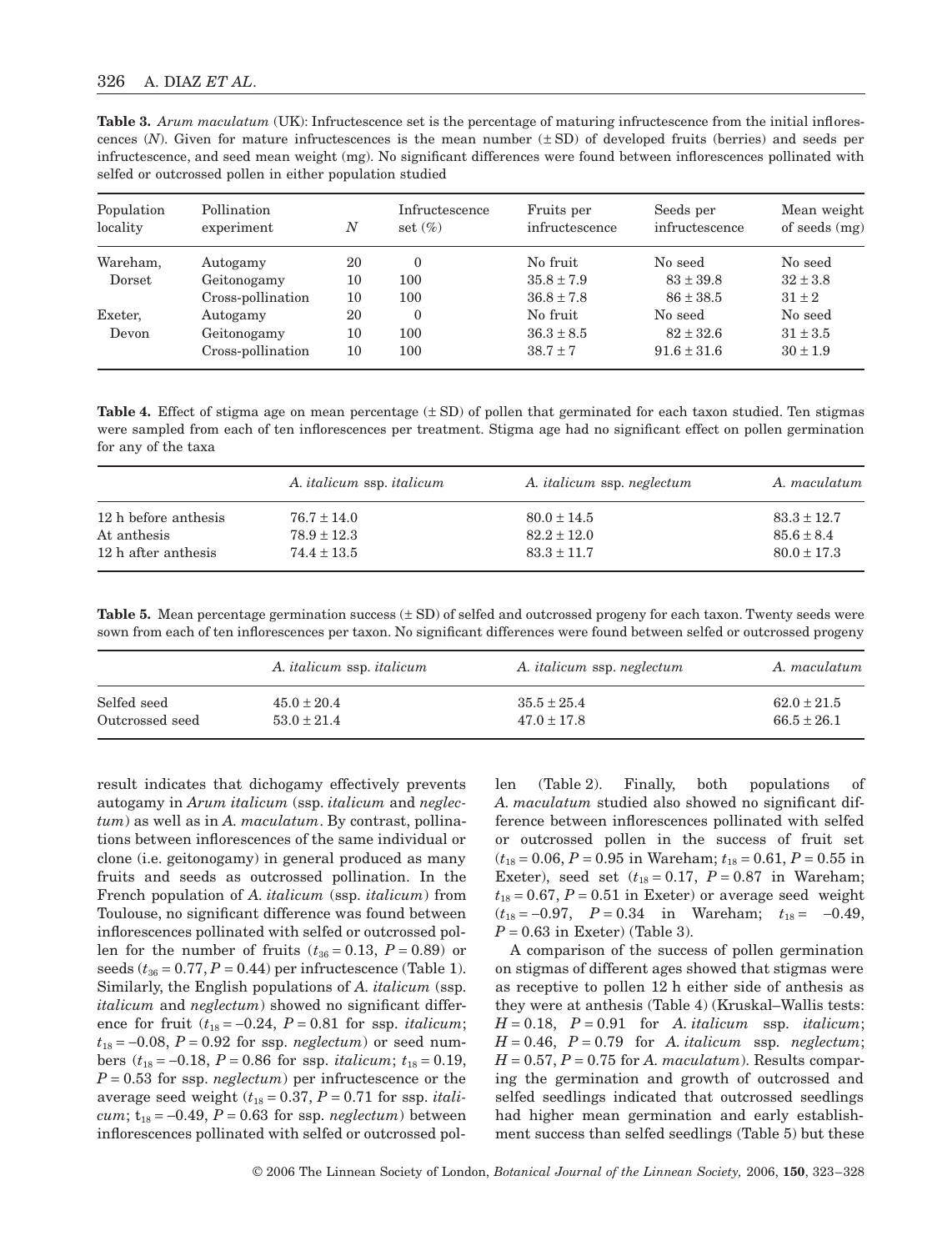## DISCUSSION

*A. maculatum*).

Our results provide strong evidence of (complete) dichogamy as an effective prezygotic barrier to withininflorescence selfing in *Arum maculatum* and *A. italicum* as no seed was produced in this way. Such a result has been found in other Araceae, e.g. *Peltandra virginica*, *Philodendron solimoesense* and *Symplocarpus renifolius* (Uemera *et al*., 1993; Patt *et al*., 1995; Mayo *et al*., 1997; Gibernau *et al*., 1999). However, some examples of self-pollination or apomixis are also known or suspected in this family, e.g. *Amorphophallus bulbifer*, *Anthurium bakeri*, *Lysichiton americanum*, *Calla palustris* and *Pinellia* spp. (Prime, 1960; Pellmyr & Patt, 1986; Mayo *et al*., 1997). There are also some species with interesting intermediate strategies, as indicated by the following examples: (i) *Dieffenbachia longispatha* is self-compatible, as 21.4% of the hand-selfed inflorescences set fruit, but autogamy is in fact rare, as only 3.5% of the bagged inflorescences spontaneously produced fruits (Young, 1986); (ii) *Arisarum vulgare* becomes self-compatible only after insect visitations that cause the mechanical abrogation of self-incompatibility (Koach & Galil, 1986); (iii) *Arum cylindraceum* plants from small populations appear to be auto-fertile whereas individuals cannot spontaneously self in larger populations (Fridlender, 1999); and (iv) self-pollination is common in *Montrichardia arborescens* but may be regulated by major fruit abortion (Gibernau *et al*., 2003).

The finding that self-pollen germinated and grew as well as outcrossed pollen, irrespective of the age of the stigma, suggests that there are no ontogenetic constraints on stigma maturation that would limit autogamy if dichogamy broke down. It also suggests that the stigmas of a newly opening inflorescence would be mature and so enable geitonogamy effected by insects leaving one inflorescence of a clone and entering straight into a newly opening inflorescence of the same clone.

We found no strong postzygotic barriers, as crosspollination between inflorescences of the same individual or clone (i.e. geitonogamy) produce as numerous and heavy seeds as outcross pollination. Good germination rates and survival of seeds issued from selfpollination were obtained in all three taxa of *Arum* examined. Other species of *Arum* also appear to have weak postzygotic barriers, as sets of viable seeds have been obtained from single isolated clones of *Arum cylindraceum*, *A. idaeum*, *A. balansanum*, *A. hygro-* *philum* and *A. purpureospathum* (P. Boyce, pers. comm.). The present study found that in all three taxa studied, seed establishment was not significantly depressed in selfed progeny compared with outcrossed progeny. These results indicate that there are no strong post ygotic barriers operating at the establishment stage of development. However, mean seed establishment was slightly lower for selfed progeny than outcrossed progeny, and threrefore further work is required to determine whether there are weak postzygotic barriers at the establishment stage of development and to investigate whether other postzygotic barriers are expressed at later stages of development.

Overall, our results indicate that whereas *A. italicum* ssp. *italicum*, *A. italicum* ssp. *neglectum* and *A. maculatum* rely on dichogamy to provide a strong prezygotic barrier to autogamy, these species have no real mechanism to avoid geitonogamy. From an evolutionary point of view, geitonogamy is almost never advantageous and can only be directly selected if the fitness of selfed progeny exceeds that of outcrossed progeny (Lloyd, 1992). In many cases, geitonogamy appears to be a non-adaptive accompaniment of adaptations for outcrossing and may select for the evolution for separate sexes, various morphological devices (dichogamy) and self-incompatibility (Lloyd, 1992). It bears two potential mating costs: inbreeding depression in self-compatible species (Eckert & Barrett, 1994) and pollen discounting given that pollen involved in self-pollination cannot be exported to other plants (Harder & Barrett, 1995). In contrast to autogamy, geitonogamy provides no reproductive assurance as it depends on pollinators and thus requires the same conditions as for cross-fertilization by an extrinsic pollinating agent. However, there are some cases, such as for isolated plants growing in pioneer stages of population development, where geitonogamy may be adaptive, as it provides a mechanism for extending the flowering period, and hence the probability of outcrossing. It also enables selfing from another inflorescence of the same clone in circumstances where no outcrossed pollen source is available (De Jong *et al*., 1993). In such situations, fitness costs of geitonogamy may be counterbalanced by the gains of extended time for outcrossing and/or reproductive assurance (De Jong *et al*., 1993). *Arum* populations are often pollenlimited (Ollerton & Diaz, 1999; Albre *et al*., 2003) and so such gains may mean that geitonogamy is an important adaptive trait in this genus.

In conclusion, this study has found that for *A. italicum* and *A. maculatum*, dichogamy provides the main prezygotic barrier to autogamy but that there are no strong prezygotic or postzygotic barriers that prevent geitonogamous seed set. Further studies are needed to assess whether geitonogamy in *Arum* is